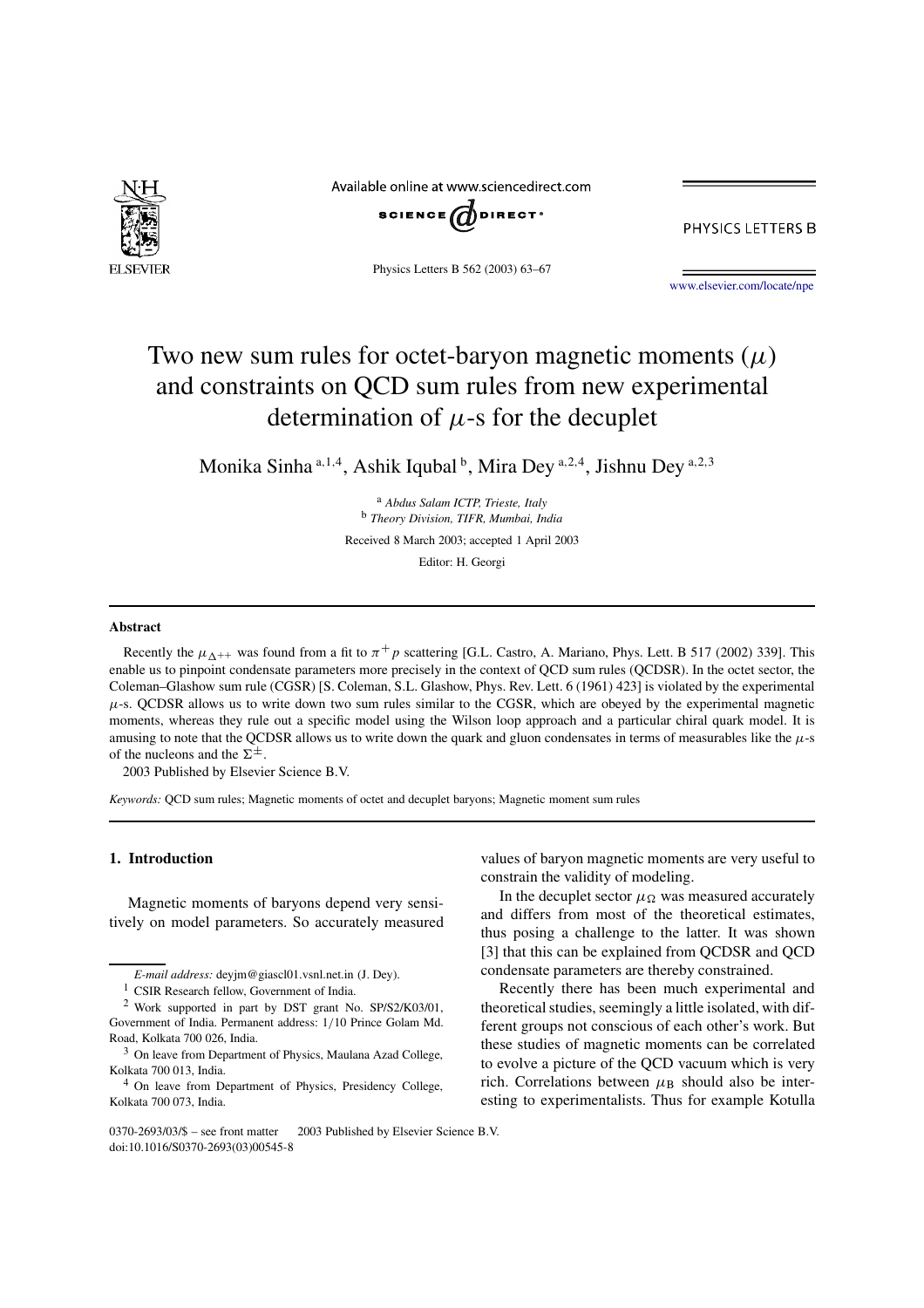|       |          |           | ΞU      | $\Sigma$ + |         |       |                     | $\wedge$ $\vee$ |
|-------|----------|-----------|---------|------------|---------|-------|---------------------|-----------------|
| 2.793 | $-1.913$ | $-0.6507$ | $-1.25$ | 2.458      | $-1.16$ | 2.019 | $2.7^{+2.5}_{-2.8}$ | $6.14 \pm 0.51$ |

Table 1 The experimental values of magnetic moments in unit of  $\mu$ <sub>N</sub>

et al. [4], during their determination of  $\mu_{\Delta^+}$  should have found the QCDSR relation  $\mu_{\Delta^{++}} = \frac{1}{2}\mu_{\Delta^+}$  interesting, in view of the earlier determination of  $\mu_{\Lambda^{++}}$ by Castro and Mariano [1]. We write down two other sum rules involving octet baryon  $\mu_B$ , hoping to stimulate more studies of these objects.

QCDSR enables us to write down the quark and gluon condensates in terms of the octet magnetic moments, for example  $\mu_p$ ,  $\mu_n$  and  $\mu_{\Sigma^{\pm}}$ .

We also find that the magnetic susceptibility needs to be very large to fit the determination of the magnetic moment of  $\Delta^{++}$ , made in [1], from the most sensitive observables in radiative  $\pi^+ p$  scattering.

Iqubal et al. [3] used the QCDSR to fit the  $\Omega^$ magnetic moment.  $\mu_{\Omega}$  has been the subject of many studies [5–10]. The magnetic moment was unknown, when the large colour Fock approximation paper [5] was published. But on hindsight, the value predicted there, within the acceptable parameter range, agrees with the presently determined experimental result [11].<sup>5</sup> The results of Lee [6] using QCDSR and those from the lattice calculation [8] underestimated it whereas the light-cone relativistic quark model [9] and the chiral quark soliton model [10] overestimated it. This intriguing situation was investigated by looking at the calculations of Lee using a slightly different point of view advocated in [14] and it was found that one indeed gets good agreement with experiment [3].

Further, it was pointed out in [3,6] the  $\mu_{\Lambda^{++}}$ depend sensitively on the magnetic susceptibility. This moment is now obtained in [1]. They have determined the  $\mu$  of the  $\Delta^{++}$  resonance by using a full dynamical model which consistently describes the elastic and radiative  $\pi^+ p$  scattering data. It also reproduce very well the total and differential cross-sections for elastic  $\pi^+ p$  scattering close to the resonance region. It provides an amplitude for radiative  $\pi^+ p$  scattering that satisfies electro magnetic gauge invariance when finite width effects of  $\Delta^{++}$  resonance are taken into account. From their determination we can fix the magnetic susceptibility parameter of QCDSR.

As already mentioned, very recently Kotulla et al. have investigated the reaction  $\gamma p \to \pi^0 \gamma' p$ . Through the reaction channel they arrived at the magnetic dipole moment of the  $\Delta^+$  (1232) resonance [4]. Their measured value is also consistent with QCDSR.

We have summarized the values of experimentally determined magnetic moments [1,4,11] in the Table 1.

The Coleman and Glashow sum rule CGSR [2] is given by

$$
\Delta CG = \mu_p - \mu_n + \mu_{\Sigma^-} + \mu_{\Sigma^+} + \mu_{\Xi^0} - \mu_{\Xi^-}
$$
  
= 0. (1)

Experimental numbers give  $\Delta CG = 0.49 \mu$ <sub>N</sub>.

From the experimental values of octet magnetic moments we can get the values of the quark and gluon condensates respectively:

$$
a = -2\pi^2 \langle \bar{q}q \rangle
$$
  
=  $\sqrt{-0.4618(\mu_p + 2\mu_n) - 1.8382(\mu_{\Sigma^+} + 2\mu_{\Sigma^-})},$   
(2)

$$
b = \langle g_s^2 G^2 \rangle
$$
  
= -4.4545( $\mu_p + 2\mu_n$ ) - 21.2651( $\mu_{\Sigma^+} + 2\mu_{\Sigma^-}$ ). (3)

Putting the values of the experimental moments one gets numerical values  $a = 0.472$  and  $b = 1.667$ . The former matches with the value we use, the latter differs in the last figure, we use 1.664.

We have two new sum rules, SR1 and SR2, resulting from the scaling of the baryonic coupling to its current [14]. These are as follows:

$$
\Delta \text{SR1} = (\mu_p + 2\mu_n) + 6.7096(\mu_{\Sigma^+} + 2\mu_{\Sigma^-})
$$
  
- 3.4484(\mu\_{\Sigma^-} - \mu\_{\Sigma^0}) + 2.1741 = 0, (4)

$$
\Delta \text{SR2} = (\mu_p + 2\mu_n) + 4.7738(\mu_{\Sigma^+} + 2\mu_{\Sigma^-})
$$
  
- 0.9988( $\mu_{\Xi^-} - \mu_{\Xi^0}$ ) + 0.9781 = 0. (5)

<sup>5</sup> The methods of this calculation are now used for strange star matter [12,13].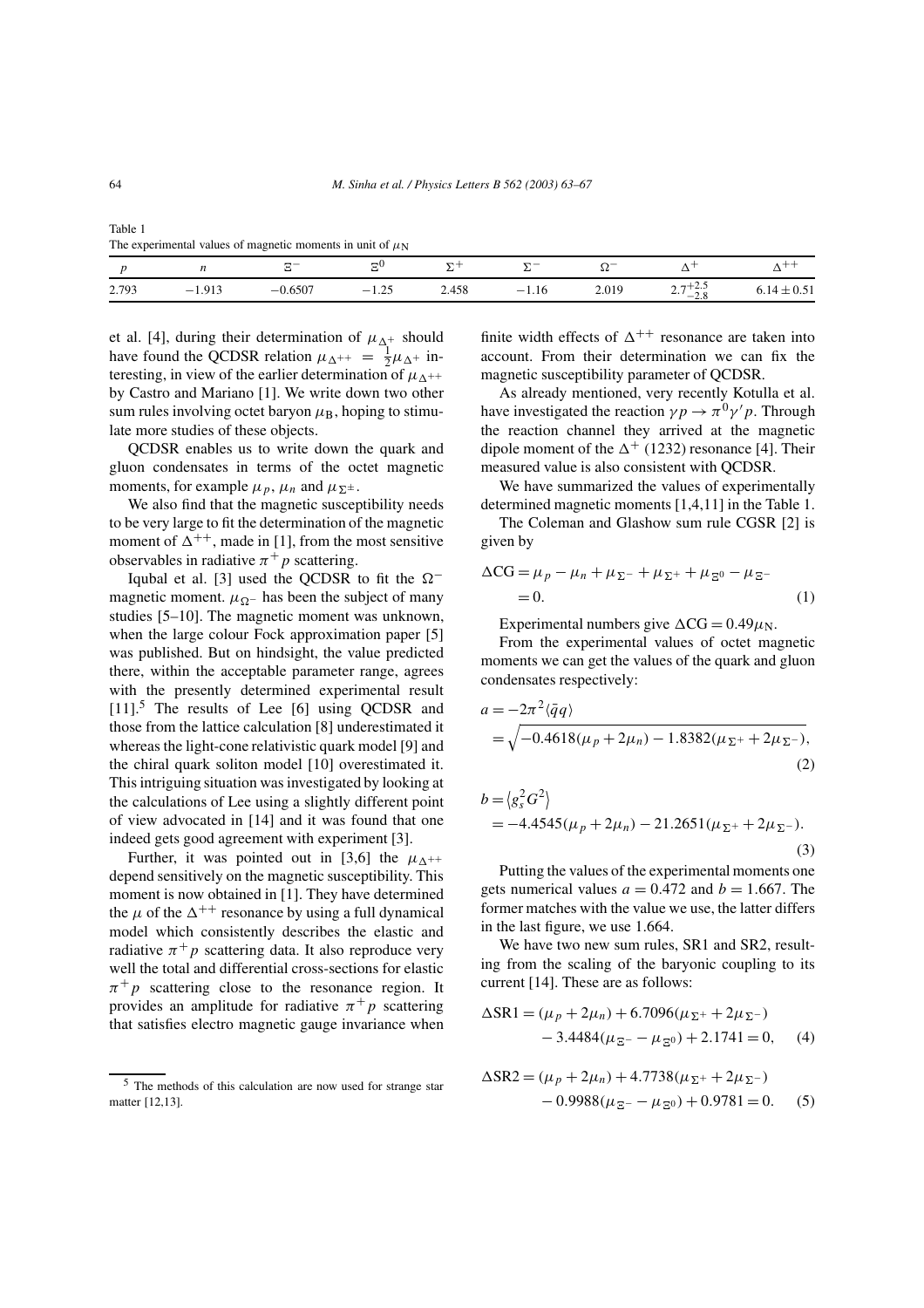| ۹ |        |
|---|--------|
|   | I<br>I |

| The values of magnetic moments and sum rules in unit of $\mu_N$ for [16] and [15]. Note that the values of $\Delta SR$ should be zero |          |          |          |       |          |       |                 |       |      |
|---------------------------------------------------------------------------------------------------------------------------------------|----------|----------|----------|-------|----------|-------|-----------------|-------|------|
|                                                                                                                                       |          |          | ΞU       |       |          | ∆SR 1 | $\triangle$ SR2 | ACG   | Ref. |
| 2.744                                                                                                                                 | $-1.955$ | $-0.598$ | $-1.278$ | 2.461 | $-1.069$ | 0.830 | 0.675           | 0.489 | [16] |
| 2.800                                                                                                                                 | $-1.990$ | $-0.560$ | $-1.240$ | .430  | $-1.200$ | .148  | 0.739           | 0.480 | [15] |

Using the experimental values of magnetic moments [11] the left-hand side of these two sum rules (Eqs. (4) and (5)) give  $\Delta$ SR1 = 4.4929 × 10<sup>-4</sup> $\mu$ <sub>N</sub> and  $\Delta$ SR2 = 5.3175 × 10<sup>-3</sup> $\mu$ <sub>N</sub>. These sum rules are very powerful. For example, the chiral quark model for octet baryon magnetic moments of Dahiya and Gupta [15] becomes questionable, although it satisfies the  $\Delta CG$  while fitting the experimental moments approximately. The agreement to  $\Delta CG$  obtained in this paper is clearly accidental; the small departures from the experimental moments cancel for CGSR, but do not for  $\Delta$ SR1 and  $\Delta$ SR2 (see Table 2). However, it is possible that with more judicious choice of parameters the chiral quark model may be able to satisfy the new sum rules given by us.

The same comments apply to the model of Ha and Durand [16] in Table 2. They fit the  $\triangle CG$  fairly well but their model fails for  $\triangle$ SR1 and  $\triangle$ SR2. The decomposition of the magnetic moments in terms of the parameters of Table VI of their paper may perhaps be used effectively to satisfy the new sum rules.

#### **2. QCDSR** for decuplet  $\mu_B$

Table 2

As is widely known, QCDSR is a very powerful tool in revealing a deep connection between hadron phenomenology and vacuum structure [17] via a few condensates like  $a, b$ , related to the quark (q) and gluon (G) vacuum expectation values. These can be used for evaluating  $\mu$ <sub>B</sub> [18,19], where some new parameters enter, for example,  $\chi$ ,  $\kappa$  and  $\xi$ , defined through the following equations:

$$
\left\langle \bar{q}\sigma_{\mu\nu}q \right\rangle_F = e_q \chi \left\langle \bar{q}q \right\rangle F_{\mu\nu},\tag{6}
$$

$$
\langle \bar{q}g G_{\mu\nu} q \rangle_F = e_q \kappa \langle \bar{q}q \rangle F_{\mu\nu},\tag{7}
$$

$$
\langle \bar{q} \epsilon_{\mu\nu\rho\gamma} G^{\rho\gamma} \gamma_5 q \rangle_F = e_q \xi \langle \bar{q} q \rangle F_{\mu\nu},\tag{8}
$$

where the  $F$  denotes the usual external electromagnetic field tensor. Lee [6] very carefully evaluated the contributions of these operators to the magnetic moments of the  $\Omega^-$  and  $\Delta^{++}$ , the latter emerging from the former when the quark mass  $m<sub>s</sub>$ , is put equal to zero, the parameter f and  $\phi$  are put equal to 1 and the quark charge  $e_s = -1/3$  is replaced by  $e_u = 2/3$ . The parameter f and  $\phi$  measure the ratio of values for quark condensates and quark spin-condensates with strange and *ud* quarks.

$$
f = \frac{\langle \bar{s}s \rangle}{\langle \bar{u}u \rangle},\tag{9}
$$

$$
\phi = \frac{\langle \bar{s}\sigma_{\mu\nu}s \rangle}{\langle \bar{u}\sigma_{\mu\nu}u \rangle}.
$$
\n(10)

For the expression for the  $\mu_{\Omega}$ - and  $\Delta^{++}$  sum rules we refer the expressions derived in Lee [6] which we reproduce here for the sake of completeness, in terms of the Borel parameter  $M$  and the intermediate state contribution A:

$$
\frac{9}{28}e_s L^{4/27} E_1 M^4 - \frac{15}{7}e_s f \phi m_s \chi a L^{-12/27} E_0 M^2 \n+ \frac{3}{56}e_s b L^{4/27} - \frac{18}{7}e_s f m_s a L^{4/27} \n- \frac{9}{28}e_s f \phi (2\kappa + \xi) m_s a L^{4/27} \n- \frac{6}{7}e_s f^2 \phi \chi a^2 L^{12/27} \n- \frac{4}{7}e_s f^2 \kappa_v a^2 L^{28/27} \frac{1}{M^2} \n- \frac{1}{14}e_s f^2 \phi (\kappa + \xi) a^2 L^{28/27} \frac{1}{M^2} \n+ \frac{1}{4}e_s f^2 \phi \chi m_0^2 a^2 L^{-2/27} \frac{1}{M^2} \n- \frac{9}{28}e_s f m_s m_0^2 a L^{-10/27} \frac{1}{M^2} \n+ \frac{1}{12}e_s f^2 m_0^2 a^2 L^{14/27} \frac{1}{M^4} \n= \tilde{\lambda}_{\Omega}^2 \left( \frac{\mu_{\Omega}}{M^2} + A \right) e^{-M_{\Omega}^2/M^2}.
$$
\n(11)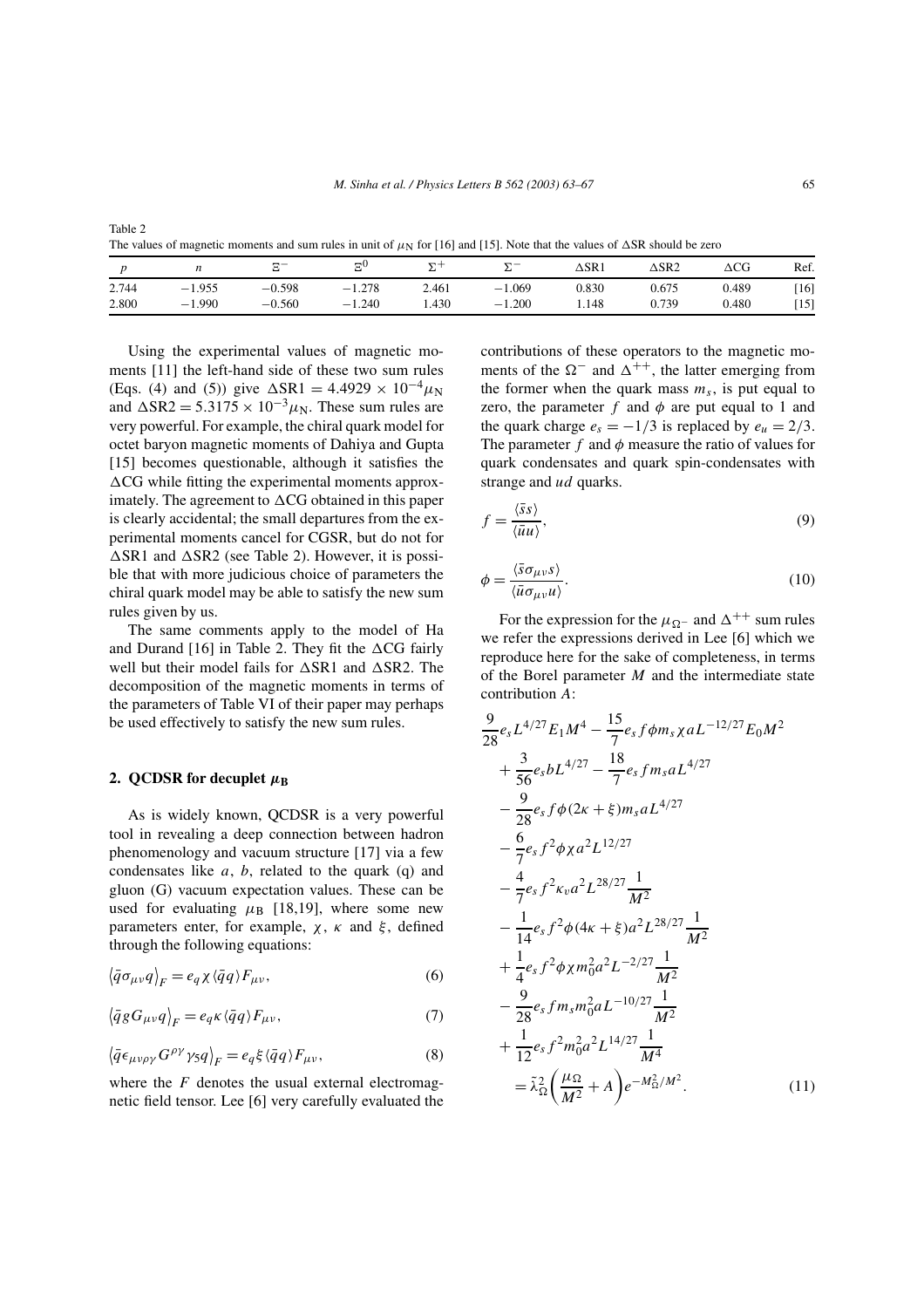Table 3 The values of parameters and their corresponding magnetic moments

| χ    |         |          | $\mu_{\Lambda^{++}}$ |          |      |      |      |
|------|---------|----------|----------------------|----------|------|------|------|
|      | $\xi =$ | $-1$     | $-2$                 | $-3$     | $-1$ | $-2$ | $-3$ |
| 11.0 |         | $-1.945$ | $-1.955$             | $-1.966$ | 5.84 | 5.87 | 5.90 |
| 11.1 |         | $-1.956$ | $-1.966$             | $-1.977$ | 5.89 | 5.92 | 5.95 |
| 11.2 |         | $-1.967$ | $-1.977$             | $-1.988$ | 5.94 | 5.97 | 5.99 |
| 11.3 |         | $-1.978$ | $-1.988$             | $-1.998$ | 5.99 | 6.02 | 6.05 |
| 11.4 |         | $-1.988$ | $-1.999$             | $-2.009$ | 6.04 | 6.07 | 6.09 |
| 11.5 |         | $-1.999$ | $-2.010$             | $-2.020$ | 6.09 | 6.11 | 6.14 |
| 11.6 |         | $-2.010$ | $-2.020$             | $-2.031$ | 6.14 | 6.16 | 6.19 |
| 11.7 |         | $-2.021$ | $-2.032$             | $-2.042$ | 6.18 | 6.21 | 6.24 |
| 11.8 |         | $-2.032$ | $-2.042$             | $-2.053$ | 6.23 | 6.26 | 6.29 |

Here

$$
E_n(x) = 1 - e^{-x} \sum_{n} \frac{x^n}{n!}, \quad x = \frac{w_B^2}{M_B^2},
$$
 (12)

where  $w_B$  is the continuum, and

$$
L = \frac{\ln(M^2/A_{\text{QCD}}^2)}{\ln(\mu^2/A_{\text{QCD}}^2)}.
$$
 (13)

For evaluating the magnetic moment we use the above equation and divide by the equation for the mass sum rule given earlier by Lee [20]. Thus we eliminate the parameter  $\lambda_{\Omega}$ - in the spirit of [14] and we get an excellent fit to the resulting numbers in the form  $\mu_{\Omega^{-}} + A/M^2$ . We find that the results are not very sensitive to  $\kappa_v$ , the so-called factorization violation parameter, defined through

$$
\langle \bar{u}u\bar{u}u\rangle = \kappa_v \langle \bar{u}u\rangle^2. \tag{14}
$$

Neither are the results very sensitive to the parameters  $\kappa$  and  $\xi$ . We use the crucial parameters a and b from [14], since they must fit the octet baryon momentdifferences ( $\mu_p - \mu_n$ ) and ( $\mu_{\Sigma^+} - \mu_{\Sigma^-}$ ). It was shown in [14] that by using the empirical scaling of the  $\lambda$ with the (baryon mass)<sup>3</sup>—these differences depend only of a and b, and one gets  $a = 0.475 \text{ GeV}^3$  and  $b = 1.695 \text{ GeV}^4$ . In this Letter we have used slightly different values  $0.472$  and  $1.664$  for a and b. Further, to fit the difference ( $\mu_{\mathbb{E}^0} - \mu_{\mathbb{E}^-}$ ),  $m_s$  was set to be 170 MeV in [14] and we use this value.

Table 3 shows the dependence of the magnetic moments on the parameters. Clearly, the agreement with experiment is very good both for  $\mu_{\Lambda^{++}}$  and  $\mu_{\Omega}$ -. Obviously, the former does not depend on f and  $\phi$ . It is found that  $\chi \sim 11$  is the best choice for the  $\mu_{\Lambda^{++}}$ . For such a  $\chi$  one should take  $\phi \sim$ 0.35 and  $f \sim 0.564$  to get the experimental value of  $\mu_{\Omega^-} = (-2.019 \pm 0.054) \mu_N$  [11]. The  $\mu_{\Lambda^{++}}$  is known only approximately,  $(6.14 \pm 0.51)\mu_N$  [1] and a better determination will enable us to pinpoint  $\chi$ . As such the experimental determination is very important since it gives us a very large magnetic susceptibility  $\chi$ .

Dahiya and Gupta [21], in their paper on decuplet  $\mu$ <sub>B</sub>, seem to be unaware of the 2001 publication of [1] and their fit to  $\mu_{\Delta^{++}}$  is poor.

#### **3. Results and discussion**

We find that using the constrained values of the parameters a and  $b \mid 14$  one can get a good fit to the known decuplet magnetic moments. The moments may be used to pinpoint (1) the susceptibility  $\chi$ , (2) f and (3)  $\phi$ , the ratios of the condensate and spin condensate for strange and ud quarks.

For octet magnetic moments two sum rules are written down from QCDSR (Eqs. (4) and (5)). These two sum rules are used to rule out some specific quark model calculation which claim to have fitted experimental magnetic moments satisfactorily but are obviously in contradiction with QCDSR. It is just that the sum rules highlight the discrepancies in the particular combination of the moments, to point out the inadequacy of the models. We hope future theoretical models will try to accommodate these new sum rules in their fitting while the new experimental data will continue to satisfy them.

It is interesting that the quark and gluon condensates can be written out directly in terms of octet magnetic moments (Eqs. (2) and (3)).

Finally, we hope there will be more experimental data on baryon magnetic moments since it helps us to pinpoint QCD vacuum properties via QCDSR technique.

#### **Acknowledgements**

Three of the authors (M.S., J.D. and M.D.) are grateful to Abdus Salam ICTP, IAEA and UNESCO for hospitality at Trieste, Italy.